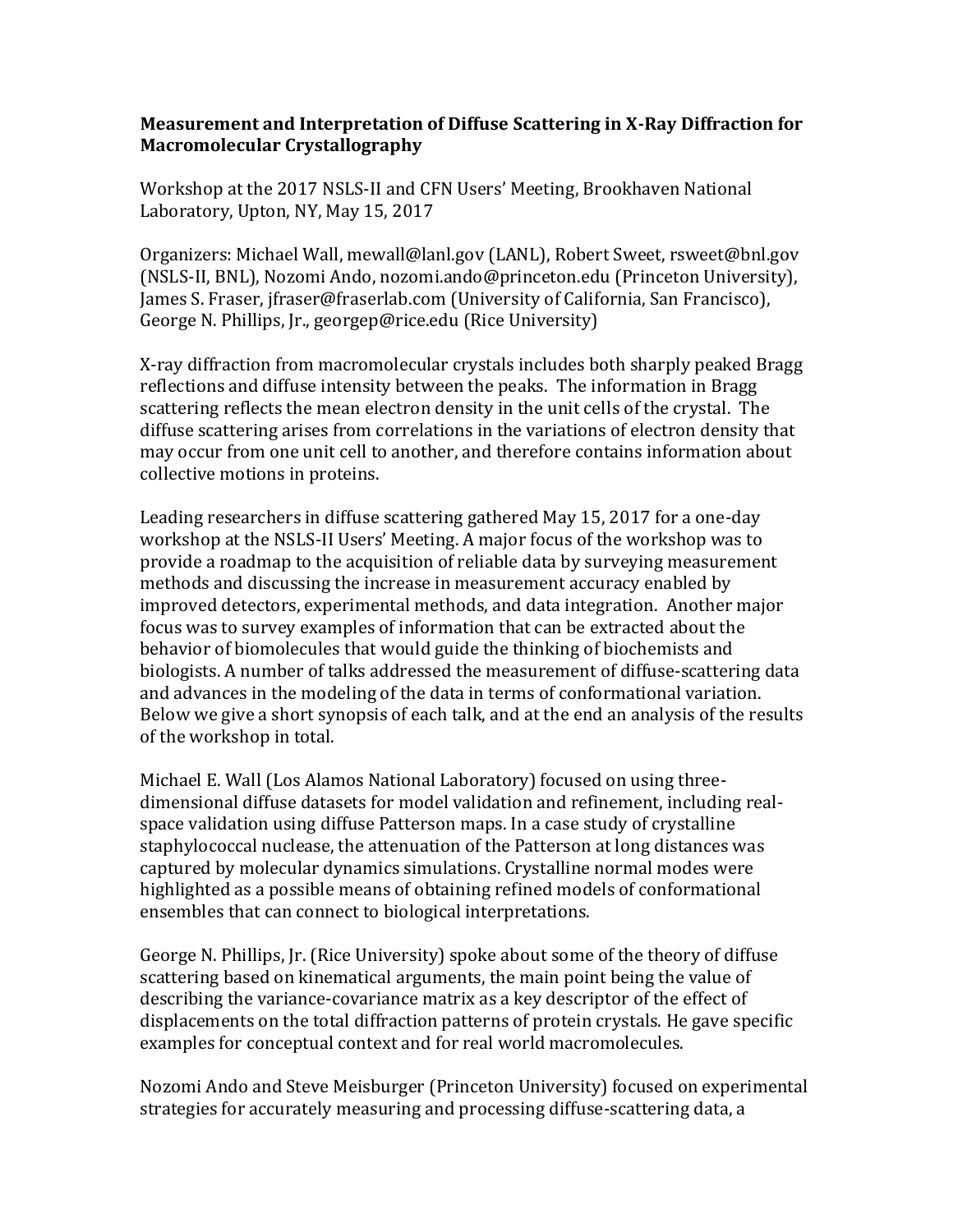perspective recently published in a review article (Meisburger et al, 2017). Although diffuse scattering has been approached as an extension of crystallography, its measurement should be viewed as a scattering problem. This was demonstrated by revisiting lysozyme, a system with historical significance in the field, for which a variety of models have been applied. High quality data from lysozyme crystals in two different space groups were presented, and showed promising agreement with MD simulations performed by David Case. In addition, they discussed the importance for conveying biological significance.

Donald Caspar (Florida State University) noted that his phenomenological liquidlike motions model published in 1988 (Caspar et al, Nature) captured essential features of diffuse scattering from insulin crystals, indicating that much of the signal present is due to variations that can be described without mechanistic details. He emphasized the importance of identifying systems whose structure and dynamics can be reversibly controlled, e.g., using pH, to achieve the next level of understanding.

Peter Moore (Yale University) presented the work he and Yury Polikanov have published on the diffuse scattering produced by crystals of Thermus thermophilus 70S ribosomes (Polikanov and Moore, 2015) . Much of that scatter appears to be produced by acoustic vibrations of the crystal lattice, which are unlikely to interest most biochemists, rather than by motions that do not correlate between unit cells, which might interest them. Thus these observations provide evidence of just how hard it is going to be to develop a systematic way of extracting biologically relevant information about macromolecular dynamics from diffuse scattering patterns.

James Holton (Lawrence Berkeley National Laboratory) presented simulations of total scattering patterns considering a variety of models of crystal variation. He noted that diffuse scattering occurs not just between but also underneath the Bragg peaks, which might potentially lead to systematic errors in Bragg peak intensity measurements.

Henry Chapman (Deutsches Elektronen-Synchrotron) presented methods for processing and analysis of serial crystallography diffraction images for diffuse scattering using an X-ray free-electron laser. He argued for the interpretation that diffuse scattering (which also goes by the name "continuous diffraction" in the coherent diffractive imaging community) is proportional to the Fourier transform of rigidly moving molecular units, and the use of this interpretation for resolution extension and phasing of charge density maps.

Sarah Perry (University of Massachusetts, Amherst) described graphene-based microfluidics as a potential fixed-target mounting strategy capable of providing both sample stability and the ultra-low background necessary for diffuse scattering experiments.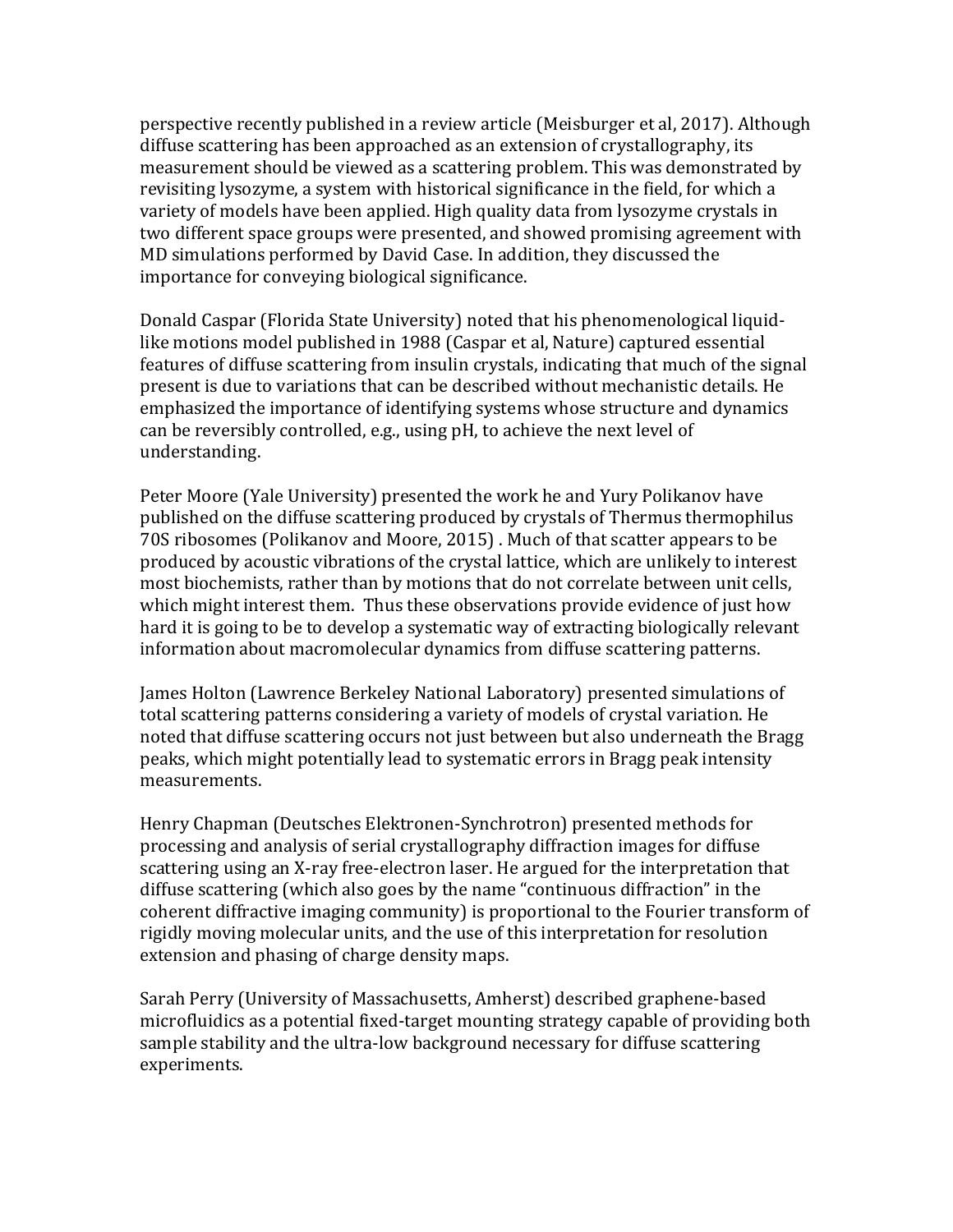Mitchell Miller (Rice University) described ongoing efforts in George Phillips's lab to collect and process diffuse scattering. He stressed especially the benefit of limiting background scattering from air, crystal mounts, and beamline components over trying to remove these sources computationally. Current pixel-array detectors, with their very low "dark-current" noise and near perfect photon-counting, facilitate simultaneous Bragg and diffuse-scattering measurements, and multi-pass collection strategies can fill in the gaps between detector modules. Currently, the group is using the program *XCAVATE* (Esterman et al, 1998) to map the scattering intensity from detector images into a Cartesian grid in reciprocal space, with further analysis and symmetry averaging in *MATLAB*.

Alexander Wolff (University of California, San Francisco) described his efforts in James Fraser's lab, in collaboration with Michael Wall, to develop an automated pipeline for the integration and analysis of diffuse scattering data. The goal of this work is to simplify data analysis, while retaining a modular workflow so that users can incorporate custom processing steps. An open-source, modular library for diffuse-data reduction will enhance transparency between labs and accelerate our ability to test disorder models across a variety of macromolecules.

Nicholas Sauter (Lawrence Berkeley National Laboratory) considered the tradeoffs made in serial crystallography when choosing between still-shot diffraction (used at XFEL sources) and traditional, even finely sliced, rotation shots (normally used at synchrotron sources). With XFEL stills, one can avoid radiation damage, perform time-domain work, and observe the system under room-temperature physiological conditions. However, it is more difficult to refine the experimental geometry and integrate the Bragg spot intensities. Moreover, the spots are always partially integrated measurements, and the conversion to the equivalent structure factor relies on variables that are imperfectly known. Computational approaches have not been settled yet, and it requires many more stills than rotation shots to achieve the same map accuracy.

Ariana Peck (Stanford University) presented analysis performed with Frédéric Poitevin and TJ Lane that surveyed models of disorder previously used to interpret diffuse scattering, and compared their ability to reproduce three experimental maps. Models of intramolecular liquid-like motions and rigid-body rotations showed modest correlation with the experimental maps but were unable to reproduce experimental speckles indicating a correlated disorder spanning multiple unit cells. These results suggest a need for models of disorder that account for correlations coupled across a range of length scales.

David Case (Rutgers University) discussed the use of molecular dynamics simulations of crystals, and their applications to the analysis of diffuse scattering. It is now feasible to carry out simulations of multiple unit cells of small globular proteins on time scales of ca. 5 microseconds in a few weeks of computer time using GPU acceleration. The average structures are typically 0.3 to 0.5 Å away from the refined x-ray structures, and atomic fluctuations are close to those extracted from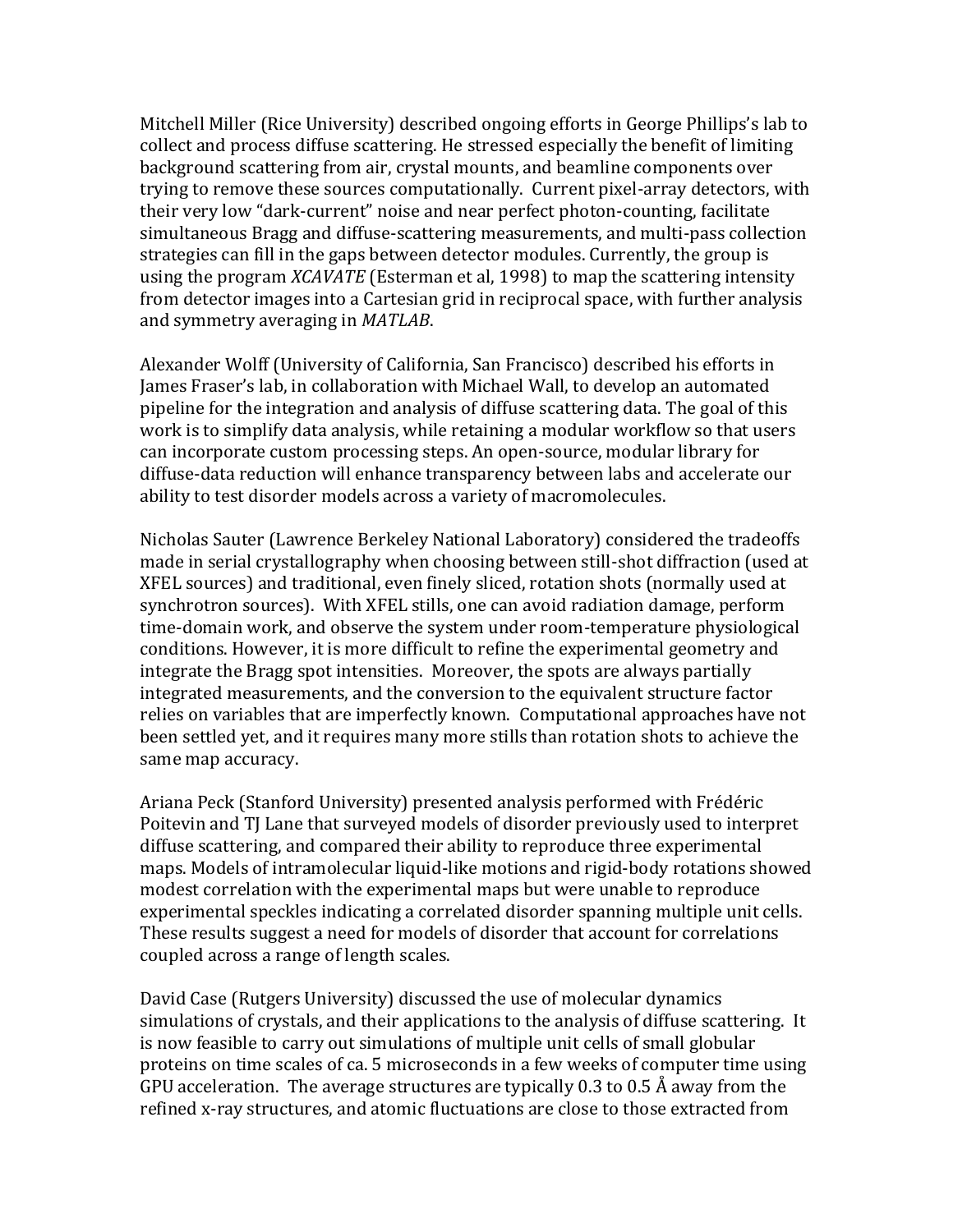refinement of atomic displacement parameters using experimental data. Diffuse scattering requires averaging over about 10,000 snapshots for good convergence, but the general behavior can be obtained with less sampling. Comparison of calculated and observed diffuse scattering for tetragonal lysozyme (using experimental data from Ando and Meisburger described above) showed agreement to a level better than seen in previous comparisons. Solvent molecules contribute in an important way to what is observed.

Henry van den Bedem's (SLAC National Accelerator Laboratory) contribution focused on methods for modeling the protein conformational ensemble from Bragg spots. Traditionally, a crystal structure is presented as a single, unique conformer with isotropic or anisotropic atomic-displacement parameters, or B-factors. By contrast, the multi-conformer modeling algorithm qFit introduces up to four main- /side-chain conformations for each residue as needed to collectively, locally explain the experimental data. In a qFit crystal structure, B factors represent harmonic deviations, whereas conformers represent anharmonic deviations. In combination with room temperature crystallography, qFit has uncovered 'hidden' conformers, revealed molecular mechanisms, and established a relation between fast dynamics in crystals and in solution. Henry presented recent insights into catalytic motions of isocyanide hydratase (ICH) obtained from serial crystallography and analysis of qFit models, in collaboration with Mike Wall and Mark Wilson (University of Nebraska, Lincoln).

James Fraser (University of California, San Francisco) discussed the tantalizing possibilities of exploiting diffuse scattering for improved modeling of biological macromolecules. Significant progress has been made on the three main challenges (measurement, modeling, and validation) identified in the 2013 Diffuse Scattering Workshop (Wall et al, 2014), but there are several obstacles, discussed at this meeting, that remain to be overcome. Although measurement of diffuse-scattering data is now easier because of more sensitive detectors, it remains unclear whether high quality diffuse data can be measured simultaneously with Bragg data or if specialized protocols are required. Other remaining needs include standardized ways of processing, storing (e.g. mtz or hkl formats), and representing data to facilitate comparisons. Diffuse data continue to be well modeled by simple liquidlike-motions models that do not provide the sort of atomistic detail that would be useful to contribute to our understanding of biochemical mechanism. Although more sophisticated ensemble and TLS models are relatively commonly applied to increase the fit with Bragg data, they agree poorly with the diffuse data. Normalmodes-type models may represent a path forward and can be validated against careful MD simulations of crystalline proteins. Finally, he discussed the validation issue, with particular attention paid to metrics for agreement between model and data (including "exact" data calculated from MD) and new features present in the resolution-extension continuous-diffraction approaches developed by Chapman and colleagues.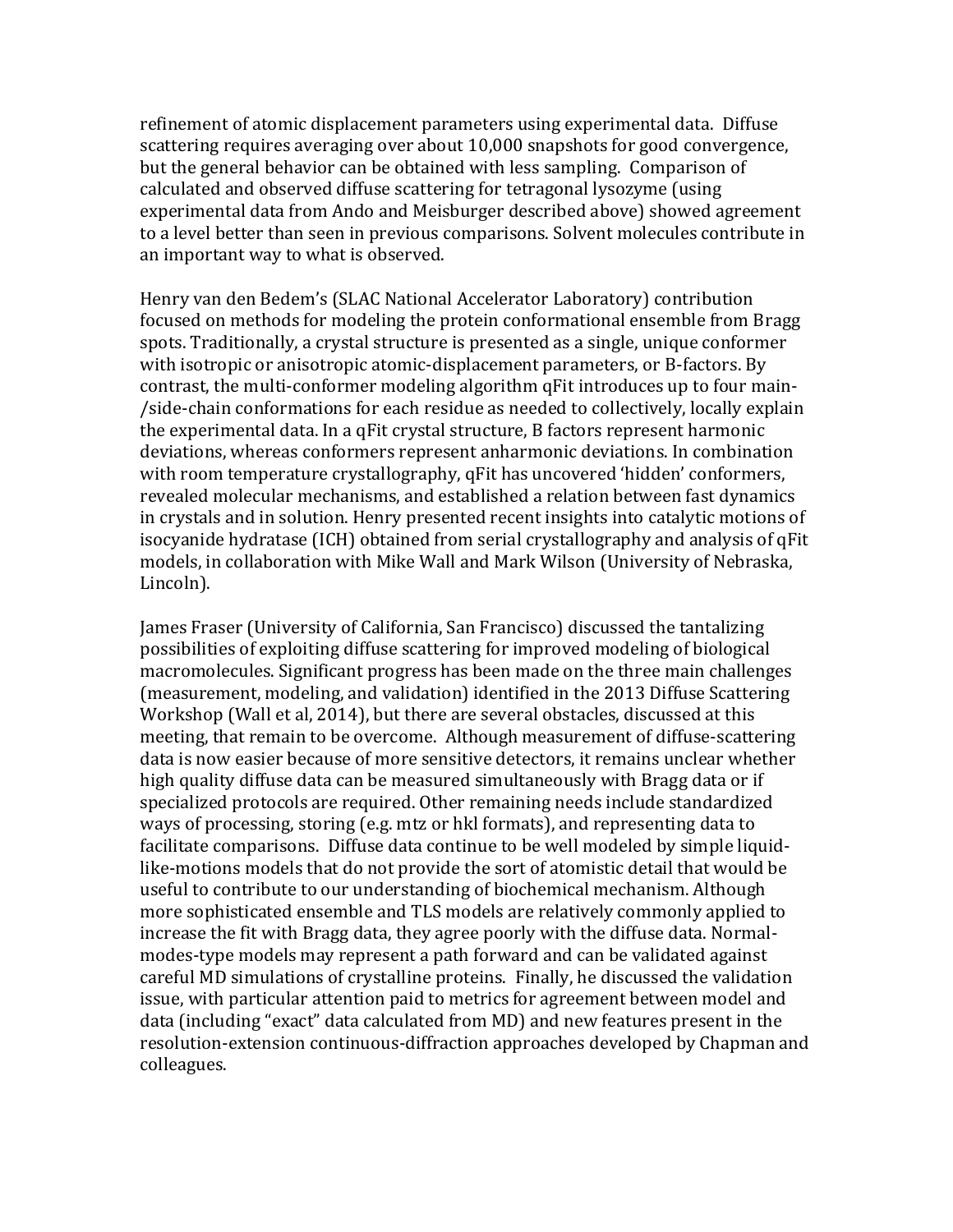The presentations were followed by a lively discussion about roadblocks in measurement, modeling, and biological interpretation of the data. Here is a summary of that discussion.

Several common themes emerged in the talks and the discussions. One theme is the importance of moving beyond analysis of individual aspects of the data and developing more comprehensive models that can simultaneously explain the largescale diffuse features, related to variations correlated within the unit cell, and smallscale features, related to variations correlated on longer length scales. As with the Bragg data, one will need to develop a complete picture of the diffuse-scattering data to extract more detailed mechanistic insights.

A second theme was the importance of using controls and reversible perturbations, with the possible use of anomalous scatterers, to extract biological meaning from the diffuse data. A third theme is the potential of diffuse scattering to enable validation of the types of variations that are actually present in the crystal, but which cannot be distinguished using Bragg analysis alone. Another theme is the increasing success of MD simulations in capturing the diffuse scattering, and the potential for using diffuse scattering as a routine means of validating crystalline MD. A final theme is the potential for using normal modes models as a possible path forward for developing mechanistic insights that can be validated against diffuse scattering data and compared to MD simulations.

Going forward, it is critical to continue to validate models not only using subjective comparison of the results (diffraction, Patterson function) between model and data, as was common in earlier studies, but also with direct numerical refinement that depends on maximum likelihood or some other minimization of differences, as is increasingly done in modern studies. It also will be important when publishing to release all the raw data, along with the workflow: source code, compiled code, and command scripts that are needed to reproduce the published analysis. Data archives exist to help us: Sbgrid.org, proteindiffraction.org, and cxidb.org.

Overall, much as been accomplished since a workshop on diffuse scattering at Lawrence Berkeley National Laboratory in 2013 (Wall et al, 2014), with notable advances in data collection, data processing, and molecular dynamics simulations. The number of active researchers in the field has grown substantially. More progress is needed, in both accurate data collection and modeling, to increase the overall correlations between models and experiment, and to improve the ability to discriminate among alternatives. In addition, it is important for the field to clarify what new information we can learn about proteins with diffuse scattering. More applications to biomedically important systems are needed to deepen the connection between the experiments and modeling, thereby creating actionable information for biochemistry and biology.

D.L. Caspar, J. Clarage, D.M. Salunke, M. Clarage. Liquid-like movements in crystalline insulin. Nature, 332 (1988), pp. 659-662